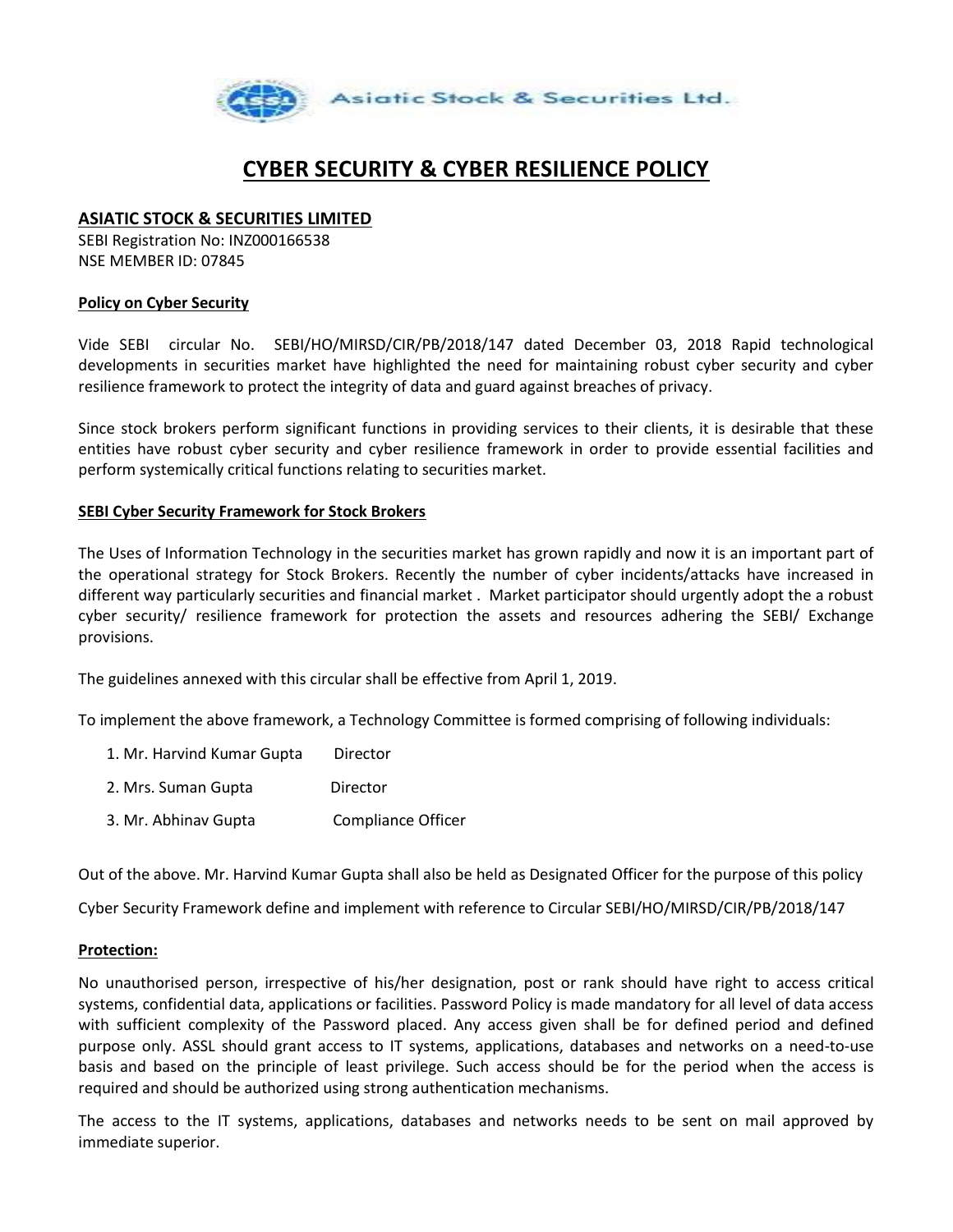Two Factor Authentication shall also be implemented across the applications in phased manner. Passwords, security PINs etc shall be stored in encrypted manner in one way hashed encryption using cryptographic hash functions.

After Five (5) failed login attempts into Applications, the Customer's account can be set to a "locked" state where further logins are not possible until a password and authentication reset is performed via an out-of-band channel validation, for instance, a cryptographically secure unique link that is sent to the Customer's registered e-mail, a random OTP (One Time Password) that is sent as an SMS to the Customer's registered mobile number, or manually by ASSL after verification of the Customer's identity etc.

ASSL shall also ensure that records of user access to critical systems, wherever possible, are uniquely identified and logged for audit and review purposes. Such logs shall be maintained for a period of minimum two years.

ASSL shall formulate an Internet access policy to monitor and regulate the use of internet and internet-based services such as social media sites, cloud-based internet storage sites, etc. within the critical IT Infrastructure.

IT team shall also address deactivation of access of privilege of users who are leaving the organization or whose access privileges have been withdrawn.

## **Physical Security**

Physical access to the critical systems should be restricted to minimum and only to authorized officials. Physical access of outsourced staff/visitors should be properly supervised by ensuring at the minimum that outsourced staff/visitors are accompanied at all times by authorized employees.

Physical access to the critical systems should be revoked immediately if the same is no longer required.

Perimeter of the critical equipment room (server Room)shall be secured physically and monitored by employing physical, human and procedural controls such as the use of security guards, CCTVs etc. where appropriate.

## **Network Security Management**

Continuous and consistent application of security configuration shall be made to Operating Systems, Databases, Network devices and enterprise mobile device with in the IT environment. The LAN and wireless network networks shall be secured with Firewall and Intruder Controller and continuous monitoring shall be made towards any attempt of unauthorised access to the network.

Every individual as well as network connected system shall have an Anti Virus Software with Anti Malware and Anti Ransomware protection.

## **Data Security**

All the critical data need to be identified and encrypted using strong encryption methodologies, such as masking of critical information, masking of passwords while logging in, encrypted transfer of password to server etc.

All the ports, for connecting external storage device or unauthorised USB tokens, of all critical systems as well as network connected systems shall be disabled and log shall be maintained for all the access granted for any given time to any users with specific reason of same.

Any unauthorised access to Printers, Scanner shall be prevented by application of proper access control and restricting the usage to prevent misuse of resources and to avoid transmission of sensitive data. Use of mobile phones shall not be allowed to any employees for dealing with clients as well as any other external parties.

## **Hardening of Hardware and Software**

Procurement of all the hardware and software shall be done from reputed / experienced vendor/supplier only in company sealed packaging, which form part of network. All the test software and hardware shall be installed and tested on designated separate system/network to prevent misuse from such devices and software.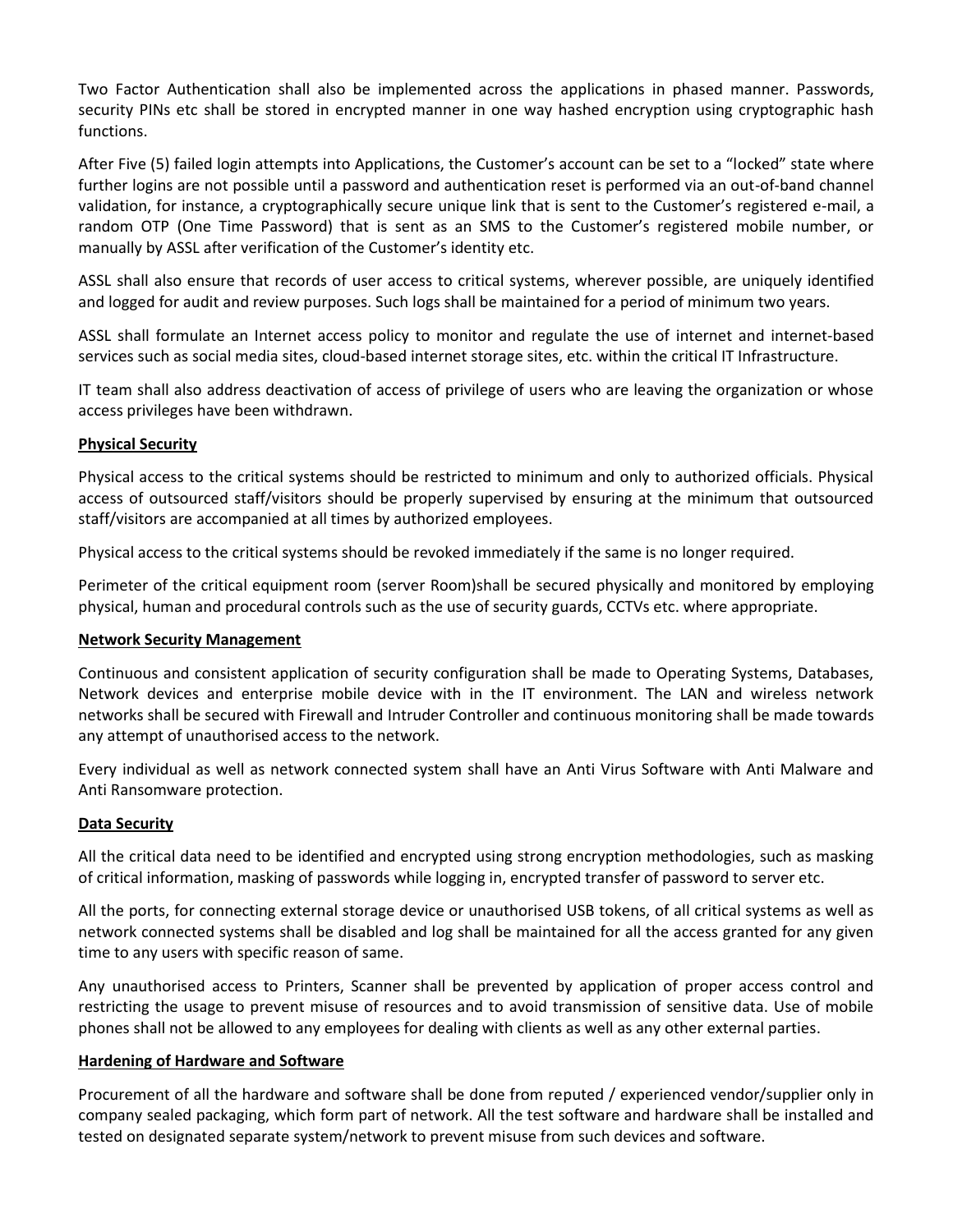## **Certification of off-the-shelf products**

IT professional shall ensure that all the off-the-shelf products procured for core business activities should bear Indian Common criteria certification of Evaluation Assurance Level 4 provided by STQC. Custom developed / inhouse software and components need not obtain the certification, but have to undergo intensive regression testing, configuration testing etc. The scope of tests should include business logic and security controls.

## **Patch management**

IT professional shall perform rigorous testing of security patches and updates, where possible, before deployment into the production environment so as to ensure that the application of patches do not impact other systems.

IT professional shall also ensure that the patch management procedures include the identification, categorization and prioritization of patches and updates. An implementation timeframe for each category of patches should be established to apply them in a timely manner.

#### **Disposal of data, systems and storage devices**

Any disposal of any data, system or storage devices shall be done in closely monitored manner. All the sensitive data, including encrypted system files, shall be removed completely before disposal of any system or storage device. The critical information on such devices shall be removed by using methods such as crypto shredding / degauss / Physical destruction as applicable.

## **Vulnerability Assessment and Penetration Testing (VAPT)**

IT professional with the help of IT Experts shall time to time conduct vulnerability assessment to detect security vulnerabilities in the IT environments exposed to the internet.

Penetration test shall also be carried out once in a year

In case of vulnerabilities discovered in off-the-shelf products (used for core business) or applications provided by exchange empanelled vendors, IT professional shall report them to the vendors and the management in a timely manner.

Remedial actions should be immediately taken to address gaps that are identified during vulnerability assessment and penetration testing.

## **Monitoring and Detection**

We shall establish appropriate security monitoring systems and processes to facilitate continuous monitoring of security events / alerts and timely detection of unauthorised or malicious activities, unauthorised changes, unauthorised access and unauthorised copying or transmission of data / information held in contractual or fiduciary capacity, by internal and external parties. The security logs of systems, applications and network devices exposed to the internet shall also be monitored for anomalies.

Further, to ensure high resilience, high availability and timely detection of attacks on systems and networks exposed to the internet, we shall implement suitable mechanisms to monitor capacity utilization of its critical systems and networks that are exposed to the internet, for example, controls such as firewalls to monitor bandwidth usage.

#### **Response and Recovery**

Alerts generated from monitoring and detection systems should be suitably investigated in order to determine activities that are to be performed to prevent expansion of such incident of cyber attack or breach, mitigate its effect and eradicate the incident.